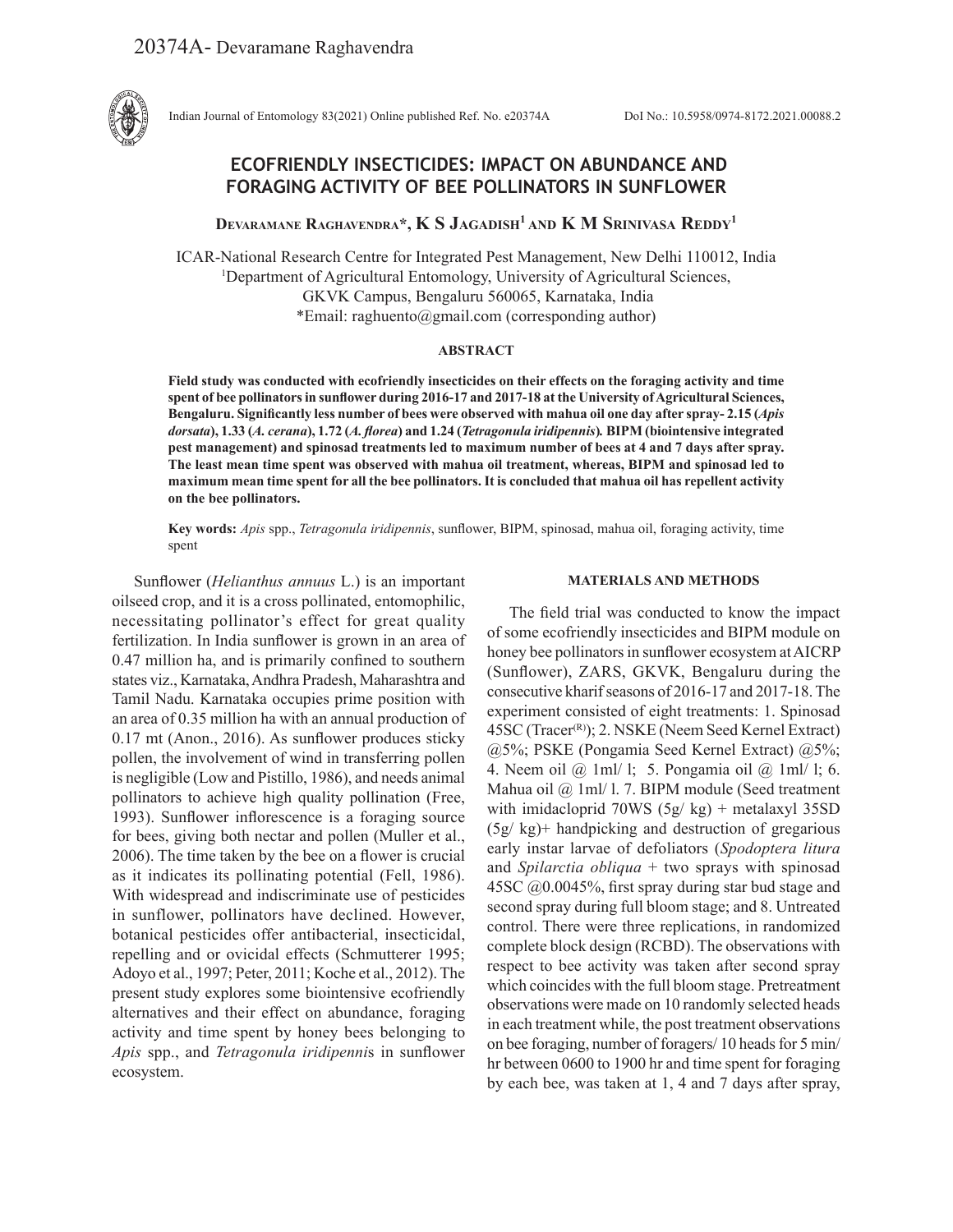respectively (Basavaraj et al., 2016). The sunflower hybrid KBSH-53 was used adopting the recommended package of practices except plant protection- UAS, Bengaluru (Anon., 2012). Ten flowers were selected in each treatment and time spent (in sec) on each flower head starting from arrival on flower till its departure, were recorded by using a digital stop watch. The flowers were observed at one hr interval starting from 0600 to 1900 hr and the mean calculated. The time spent on each genotype was expressed in sec. The data were subjected to statistical analysis.

### **RESULTS AND DISCUSSION**

**Abundance:** During kharif 2016-17 and 2017-18, significant differences were observed between the treatments with respect to number of bees/ 10 heads at one day before spraying, and their counts varied from 72.82 (BIPM module) to 69.05 (mahua oil), and 67.56 (PSKE) compared to 72.21 in untreated control for *A. dorsata;* almost similar trend was noticed with *A. cerana*; no significant difference was observed with *A. florea*; and with *T. iridipennis* it varied from 8.33 (BIPM), 8.48 (spinosad, NSKE), 9.36 (mahua oil), as compared to 8.97 (untreated control) (Table 1). Similar observations had been made by Basavaraj et al. (2016) in that pollinators were more before imposition of treatments. One day after treatment (1 DAS), a drastic reduction in abundance of bees was observed in all the treatments, except untreated control. For *A. dorsata*  maximum counts were 11.10 (NSKE), 9.14 (spinosad), 9.41 (BIPM) as against 71.59 in untreated control. For *A. cerana* these were 7.81 (NSKE), 8 (BIPM) and 25.40 in untreated control; similar trendwas observed with *A. florea* and for *T. iridipennis*. Significantly least number of pollinators was observed with mahua oil spray. These observations corroborate with those of Anitha (2008), wherein the bees were significantly reduced in sunflower, one day after spray of insecticides/ biopesticides.

At 4 DAS, significantly more *A. dorsata* was found in untreated control (69.23), followed by spinosad (67.48) and BIPM (66.51); with *A. cerana*, spinosad (21.86) and BIPM (21.71) revealed more; *A. florea* and *T. iridipennis* were maximum with BIPM and spinosad. Significantly, least number of bees were observed in mahua oil. These results agree with those of Miles (2003) and Morandin et al. (2005) on spinosad. After 7 DAS, bee activity resumed with significantly maximum counts of *A. dorsata* in spinosad (60.97) and BIPM (60.53); with *A. cerana* also similar trend was noticed; with *A. florea* significantly, again more bees were in spinosad and BIPM; and in case of *T. iridipennis,* it was with BIPM followed by spinosad. Significantly, least number of bees were observed with mahua oil. Similar results were obtained by Basavaraj et al. (2016). Thus, among the biorationals the botanicals were relatively safe to *A. cerana indica* and *A. dorsata.*

**Time spent:** The bee pollinators viz*., A. dorsata, A. cerana, A. florea* and *T. iridipennis* spent mean time of 19.02, 23.90, 32.95 and 32.70 sec respectively before imposition of the treatments (prespray counts). One DAS there were significant reduction in the foraging time spent by all the four species (spinosad was 2.44, 3.02, 3.74, and 4.28 sec for *A. dorsata, A. cerana, A. florea* and *T. iridipennis* respectively for neem oil, 2.28, 2.20, 3.22 and 3.52 sec. The same trend was seen in case of pongamia oil. Maximum reduction of time spent was observed in the mahua oil treatmen. A similar trend was observed in case of NSKE. Significant reduction in bee foraging time was observed at 1 DAS viz.*,* 2.54, 2.71, 3.63 and 4.20 sec for *A. dorsata, A. cerana, A. florea* and *T. iridipennis* respectively. BIPM module treatment was similar to that of spinosad w.r.t. forager activity (Figs. 1-4). Similar results were obtained by Anitha (2008) in which less time was spent one day after spraying and reduction of foraging activity was observed in sunflower hybrids. The present study also reveals similar findings in which sudden decline of foraging activity by bees immediately one day after spray, which is due to presence of toxic residues and odour of botanical pesticides on flower heads which repel the bees.

All the four species of bees appeared to resume back their normal foraging activity as the day progressed by spending more time viz*.*, 16.75, 21.59, 31.27, and 29.78 sec. at four days after spraying (4 DAS) and 15.34, 20.53, 30.29 and 29.67 sec. at seven days after spraying (7 DAS) for *A. dorsata, A. cerana, A. florea* and *T. iridipennis* respectively for spinosad treatment. In neem oil, the activity of bees was resumed back at 4 DAS and 7 DAS with mean time spent of 16.75, 21.59, 31.27 and 29.78 sec at 4 DAS and 15.34, 20.53, 30.29 and 29.67 sec at 7 DAS for *A. dorsata, A. cerana, A. florea* and *T. iridipennis,* respectively. However, at 4 DAS and 7 DAS *A. dorsata, A. cerana, A. florea* and *T. iridipennis* appeared to resume back their normal activity by recording greater number of foragers for pongamia oil. In case of mahua oil, at four and seven days after treatment imposition also bees spent less time as compared to other treatments viz., 13.55,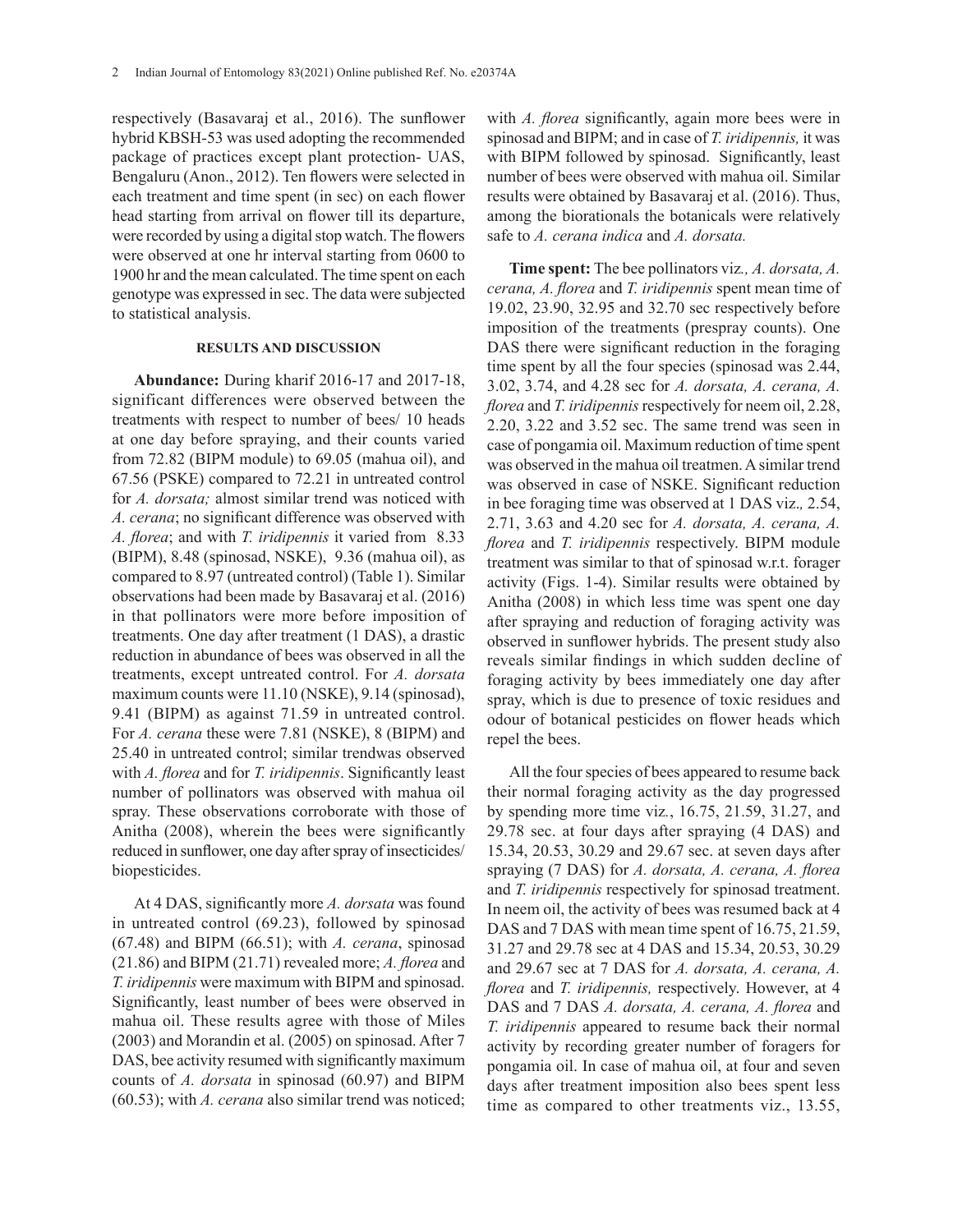Table 1. Effect of ecofriendly insecticides on abundance of *Apis* spp. and *T. iridipennis* in sumflower as pollinators (kharif 2016-17, 2017-18) Table 1. Effect of ecofriendly insecticides on abundance of *Apis* spp*. and T. iridipennis* in sunflower as pollinator*s* (kharif 2016-17, 2017-18)

|                                                                                                                                                                                                   | No. of bees |                                                                                                                                                                                                                                                                                                                 | $\frac{s}{10}$ heads/ 5 min (2016-17)                                                                                                                                                                                                                                                |                                                                                                                                                                                                                                                                                      |                                                                                                                                                                                                                                |                                                                                                                                                                                                                                                                                                     |                                                                                                                                                                                                                                                                                                       |                                                                                                                                                                                                                                                                                                                                                                                     |       |                                                                                                                                                                                                                                                                                                                                                                                                                                                | No. of bees/ 10 heads/ 5 min (2017-18)                                                                                                                                                                                                                                                               |                                                                                                                                                                                                                                                                                                                                   |                                                                                                                                                                                                                                                                             |                                                                                                                                                                                                                                                                          |
|---------------------------------------------------------------------------------------------------------------------------------------------------------------------------------------------------|-------------|-----------------------------------------------------------------------------------------------------------------------------------------------------------------------------------------------------------------------------------------------------------------------------------------------------------------|--------------------------------------------------------------------------------------------------------------------------------------------------------------------------------------------------------------------------------------------------------------------------------------|--------------------------------------------------------------------------------------------------------------------------------------------------------------------------------------------------------------------------------------------------------------------------------------|--------------------------------------------------------------------------------------------------------------------------------------------------------------------------------------------------------------------------------|-----------------------------------------------------------------------------------------------------------------------------------------------------------------------------------------------------------------------------------------------------------------------------------------------------|-------------------------------------------------------------------------------------------------------------------------------------------------------------------------------------------------------------------------------------------------------------------------------------------------------|-------------------------------------------------------------------------------------------------------------------------------------------------------------------------------------------------------------------------------------------------------------------------------------------------------------------------------------------------------------------------------------|-------|------------------------------------------------------------------------------------------------------------------------------------------------------------------------------------------------------------------------------------------------------------------------------------------------------------------------------------------------------------------------------------------------------------------------------------------------|------------------------------------------------------------------------------------------------------------------------------------------------------------------------------------------------------------------------------------------------------------------------------------------------------|-----------------------------------------------------------------------------------------------------------------------------------------------------------------------------------------------------------------------------------------------------------------------------------------------------------------------------------|-----------------------------------------------------------------------------------------------------------------------------------------------------------------------------------------------------------------------------------------------------------------------------|--------------------------------------------------------------------------------------------------------------------------------------------------------------------------------------------------------------------------------------------------------------------------|
| A. dorsata                                                                                                                                                                                        |             |                                                                                                                                                                                                                                                                                                                 |                                                                                                                                                                                                                                                                                      |                                                                                                                                                                                                                                                                                      |                                                                                                                                                                                                                                |                                                                                                                                                                                                                                                                                                     |                                                                                                                                                                                                                                                                                                       | $A.$ florea                                                                                                                                                                                                                                                                                                                                                                         |       |                                                                                                                                                                                                                                                                                                                                                                                                                                                |                                                                                                                                                                                                                                                                                                      |                                                                                                                                                                                                                                                                                                                                   |                                                                                                                                                                                                                                                                             |                                                                                                                                                                                                                                                                          |
| 1DAS 4DAS<br>Pre-                                                                                                                                                                                 |             | 7 DAS                                                                                                                                                                                                                                                                                                           | Pre-                                                                                                                                                                                                                                                                                 | $\frac{A. \,cerana}{1 \, DAS}$ $4 \, DA$                                                                                                                                                                                                                                             | 4 DAS                                                                                                                                                                                                                          | 7 DAS                                                                                                                                                                                                                                                                                               | Pre-                                                                                                                                                                                                                                                                                                  | 1 DAS                                                                                                                                                                                                                                                                                                                                                                               | 4 DAS | 7 DAS                                                                                                                                                                                                                                                                                                                                                                                                                                          | Pre-                                                                                                                                                                                                                                                                                                 | T. iridipennis<br>1 DAS      4 DA <sup>1</sup>                                                                                                                                                                                                                                                                                    | 4 DAS                                                                                                                                                                                                                                                                       | 7DAS                                                                                                                                                                                                                                                                     |
| spray                                                                                                                                                                                             |             |                                                                                                                                                                                                                                                                                                                 | spray                                                                                                                                                                                                                                                                                |                                                                                                                                                                                                                                                                                      |                                                                                                                                                                                                                                |                                                                                                                                                                                                                                                                                                     | <i>spray</i>                                                                                                                                                                                                                                                                                          |                                                                                                                                                                                                                                                                                                                                                                                     |       |                                                                                                                                                                                                                                                                                                                                                                                                                                                |                                                                                                                                                                                                                                                                                                      |                                                                                                                                                                                                                                                                                                                                   |                                                                                                                                                                                                                                                                             |                                                                                                                                                                                                                                                                          |
| 67.48<br>9.15<br>72.76                                                                                                                                                                            |             |                                                                                                                                                                                                                                                                                                                 |                                                                                                                                                                                                                                                                                      |                                                                                                                                                                                                                                                                                      |                                                                                                                                                                                                                                |                                                                                                                                                                                                                                                                                                     |                                                                                                                                                                                                                                                                                                       |                                                                                                                                                                                                                                                                                                                                                                                     |       |                                                                                                                                                                                                                                                                                                                                                                                                                                                |                                                                                                                                                                                                                                                                                                      |                                                                                                                                                                                                                                                                                                                                   |                                                                                                                                                                                                                                                                             |                                                                                                                                                                                                                                                                          |
| $(8.25)^{f}$<br>$(3.11)$ <sup>e</sup><br>$(8.56)^{\circ}$                                                                                                                                         |             | $\begin{array}{l} 60.97 \\ 60.94 \\ 7.84 \\ 7.42 \\ 8.6 \\ 7.24 \\ 8.6 \\ 7.24 \\ 9.8 \\ 1.86 \\ 1.86 \\ 1.24 \\ 9.8 \\ 1.24 \\ 9.8 \\ 1.24 \\ 9.8 \\ 1.24 \\ 9.8 \\ 1.24 \\ 9.8 \\ 1.25 \\ 1.25 \\ 1.25 \\ 1.25 \\ 1.25 \\ 1.25 \\ 1.25 \\ 1.25 \\ 1.25 \\ 1.25 \\ 1.25 \\ 1.25 \\ 1.25 \\ 1.25 \\ 1.25 \\ 1.$ |                                                                                                                                                                                                                                                                                      |                                                                                                                                                                                                                                                                                      |                                                                                                                                                                                                                                |                                                                                                                                                                                                                                                                                                     |                                                                                                                                                                                                                                                                                                       |                                                                                                                                                                                                                                                                                                                                                                                     |       |                                                                                                                                                                                                                                                                                                                                                                                                                                                |                                                                                                                                                                                                                                                                                                      |                                                                                                                                                                                                                                                                                                                                   |                                                                                                                                                                                                                                                                             |                                                                                                                                                                                                                                                                          |
| 4.69<br>72.36                                                                                                                                                                                     |             |                                                                                                                                                                                                                                                                                                                 |                                                                                                                                                                                                                                                                                      |                                                                                                                                                                                                                                                                                      |                                                                                                                                                                                                                                |                                                                                                                                                                                                                                                                                                     |                                                                                                                                                                                                                                                                                                       |                                                                                                                                                                                                                                                                                                                                                                                     |       |                                                                                                                                                                                                                                                                                                                                                                                                                                                |                                                                                                                                                                                                                                                                                                      |                                                                                                                                                                                                                                                                                                                                   |                                                                                                                                                                                                                                                                             |                                                                                                                                                                                                                                                                          |
| $\begin{array}{c} 58.76 \\ (7.70)^d \\ 57.49 \\ (7.61)^c \\ 29.53 \end{array}$<br>$(2.28)$ <sup>c</sup><br>$(8.54)$ <sup>c</sup>                                                                  |             |                                                                                                                                                                                                                                                                                                                 |                                                                                                                                                                                                                                                                                      |                                                                                                                                                                                                                                                                                      |                                                                                                                                                                                                                                |                                                                                                                                                                                                                                                                                                     |                                                                                                                                                                                                                                                                                                       |                                                                                                                                                                                                                                                                                                                                                                                     |       |                                                                                                                                                                                                                                                                                                                                                                                                                                                |                                                                                                                                                                                                                                                                                                      |                                                                                                                                                                                                                                                                                                                                   |                                                                                                                                                                                                                                                                             |                                                                                                                                                                                                                                                                          |
| 3.56<br>69.79                                                                                                                                                                                     |             |                                                                                                                                                                                                                                                                                                                 |                                                                                                                                                                                                                                                                                      |                                                                                                                                                                                                                                                                                      |                                                                                                                                                                                                                                |                                                                                                                                                                                                                                                                                                     |                                                                                                                                                                                                                                                                                                       |                                                                                                                                                                                                                                                                                                                                                                                     |       |                                                                                                                                                                                                                                                                                                                                                                                                                                                |                                                                                                                                                                                                                                                                                                      |                                                                                                                                                                                                                                                                                                                                   |                                                                                                                                                                                                                                                                             |                                                                                                                                                                                                                                                                          |
| $(2.01)^{b}$<br>$(8.38)^{b}$                                                                                                                                                                      |             |                                                                                                                                                                                                                                                                                                                 |                                                                                                                                                                                                                                                                                      |                                                                                                                                                                                                                                                                                      |                                                                                                                                                                                                                                |                                                                                                                                                                                                                                                                                                     |                                                                                                                                                                                                                                                                                                       |                                                                                                                                                                                                                                                                                                                                                                                     |       |                                                                                                                                                                                                                                                                                                                                                                                                                                                |                                                                                                                                                                                                                                                                                                      |                                                                                                                                                                                                                                                                                                                                   |                                                                                                                                                                                                                                                                             |                                                                                                                                                                                                                                                                          |
| 2.15<br>69.05                                                                                                                                                                                     |             |                                                                                                                                                                                                                                                                                                                 |                                                                                                                                                                                                                                                                                      |                                                                                                                                                                                                                                                                                      |                                                                                                                                                                                                                                |                                                                                                                                                                                                                                                                                                     |                                                                                                                                                                                                                                                                                                       |                                                                                                                                                                                                                                                                                                                                                                                     |       |                                                                                                                                                                                                                                                                                                                                                                                                                                                |                                                                                                                                                                                                                                                                                                      |                                                                                                                                                                                                                                                                                                                                   |                                                                                                                                                                                                                                                                             |                                                                                                                                                                                                                                                                          |
| $1.63)^a$<br>11.10<br>$(8.34)^b$<br>72.38                                                                                                                                                         |             |                                                                                                                                                                                                                                                                                                                 |                                                                                                                                                                                                                                                                                      |                                                                                                                                                                                                                                                                                      |                                                                                                                                                                                                                                |                                                                                                                                                                                                                                                                                                     |                                                                                                                                                                                                                                                                                                       |                                                                                                                                                                                                                                                                                                                                                                                     |       |                                                                                                                                                                                                                                                                                                                                                                                                                                                |                                                                                                                                                                                                                                                                                                      |                                                                                                                                                                                                                                                                                                                                   |                                                                                                                                                                                                                                                                             |                                                                                                                                                                                                                                                                          |
|                                                                                                                                                                                                   |             |                                                                                                                                                                                                                                                                                                                 |                                                                                                                                                                                                                                                                                      |                                                                                                                                                                                                                                                                                      |                                                                                                                                                                                                                                |                                                                                                                                                                                                                                                                                                     |                                                                                                                                                                                                                                                                                                       |                                                                                                                                                                                                                                                                                                                                                                                     |       |                                                                                                                                                                                                                                                                                                                                                                                                                                                |                                                                                                                                                                                                                                                                                                      |                                                                                                                                                                                                                                                                                                                                   |                                                                                                                                                                                                                                                                             |                                                                                                                                                                                                                                                                          |
| $(3.40)^{f}$<br>$(8.54)$ °                                                                                                                                                                        |             |                                                                                                                                                                                                                                                                                                                 |                                                                                                                                                                                                                                                                                      |                                                                                                                                                                                                                                                                                      |                                                                                                                                                                                                                                |                                                                                                                                                                                                                                                                                                     |                                                                                                                                                                                                                                                                                                       |                                                                                                                                                                                                                                                                                                                                                                                     |       |                                                                                                                                                                                                                                                                                                                                                                                                                                                |                                                                                                                                                                                                                                                                                                      |                                                                                                                                                                                                                                                                                                                                   |                                                                                                                                                                                                                                                                             |                                                                                                                                                                                                                                                                          |
| 67.56                                                                                                                                                                                             |             |                                                                                                                                                                                                                                                                                                                 |                                                                                                                                                                                                                                                                                      |                                                                                                                                                                                                                                                                                      |                                                                                                                                                                                                                                |                                                                                                                                                                                                                                                                                                     |                                                                                                                                                                                                                                                                                                       |                                                                                                                                                                                                                                                                                                                                                                                     |       |                                                                                                                                                                                                                                                                                                                                                                                                                                                |                                                                                                                                                                                                                                                                                                      |                                                                                                                                                                                                                                                                                                                                   |                                                                                                                                                                                                                                                                             |                                                                                                                                                                                                                                                                          |
| $(5.48)^{a}$<br>$66.94$<br>$(8.21)^{e}$<br>$53.25$<br>$(7.33)^{b}$<br>$66.51$<br>$(8.19)^{e}$<br>$5.46$<br>$(2.44)$ <sup>d</sup><br>$9.41$<br>$(3.15)$ <sup>e</sup><br>$\frac{(8.25)^{a}}{72.82}$ |             |                                                                                                                                                                                                                                                                                                                 |                                                                                                                                                                                                                                                                                      |                                                                                                                                                                                                                                                                                      |                                                                                                                                                                                                                                |                                                                                                                                                                                                                                                                                                     |                                                                                                                                                                                                                                                                                                       |                                                                                                                                                                                                                                                                                                                                                                                     |       |                                                                                                                                                                                                                                                                                                                                                                                                                                                |                                                                                                                                                                                                                                                                                                      |                                                                                                                                                                                                                                                                                                                                   |                                                                                                                                                                                                                                                                             |                                                                                                                                                                                                                                                                          |
|                                                                                                                                                                                                   |             |                                                                                                                                                                                                                                                                                                                 |                                                                                                                                                                                                                                                                                      |                                                                                                                                                                                                                                                                                      |                                                                                                                                                                                                                                |                                                                                                                                                                                                                                                                                                     |                                                                                                                                                                                                                                                                                                       |                                                                                                                                                                                                                                                                                                                                                                                     |       |                                                                                                                                                                                                                                                                                                                                                                                                                                                |                                                                                                                                                                                                                                                                                                      |                                                                                                                                                                                                                                                                                                                                   |                                                                                                                                                                                                                                                                             |                                                                                                                                                                                                                                                                          |
| $(8.56)$ <sup>c</sup>                                                                                                                                                                             |             |                                                                                                                                                                                                                                                                                                                 |                                                                                                                                                                                                                                                                                      |                                                                                                                                                                                                                                                                                      |                                                                                                                                                                                                                                |                                                                                                                                                                                                                                                                                                     |                                                                                                                                                                                                                                                                                                       |                                                                                                                                                                                                                                                                                                                                                                                     |       |                                                                                                                                                                                                                                                                                                                                                                                                                                                |                                                                                                                                                                                                                                                                                                      |                                                                                                                                                                                                                                                                                                                                   |                                                                                                                                                                                                                                                                             |                                                                                                                                                                                                                                                                          |
| 69.49<br>71.59<br>72.21                                                                                                                                                                           |             |                                                                                                                                                                                                                                                                                                                 |                                                                                                                                                                                                                                                                                      |                                                                                                                                                                                                                                                                                      |                                                                                                                                                                                                                                |                                                                                                                                                                                                                                                                                                     |                                                                                                                                                                                                                                                                                                       |                                                                                                                                                                                                                                                                                                                                                                                     |       |                                                                                                                                                                                                                                                                                                                                                                                                                                                |                                                                                                                                                                                                                                                                                                      |                                                                                                                                                                                                                                                                                                                                   |                                                                                                                                                                                                                                                                             |                                                                                                                                                                                                                                                                          |
| $(8.37)$ <sup>g</sup><br>$(8.49)$ <sup>g</sup><br>$(8.53)^{\circ}$                                                                                                                                |             |                                                                                                                                                                                                                                                                                                                 |                                                                                                                                                                                                                                                                                      |                                                                                                                                                                                                                                                                                      |                                                                                                                                                                                                                                |                                                                                                                                                                                                                                                                                                     |                                                                                                                                                                                                                                                                                                       |                                                                                                                                                                                                                                                                                                                                                                                     |       |                                                                                                                                                                                                                                                                                                                                                                                                                                                |                                                                                                                                                                                                                                                                                                      |                                                                                                                                                                                                                                                                                                                                   |                                                                                                                                                                                                                                                                             |                                                                                                                                                                                                                                                                          |
| $\stackrel{\text{w}}{\ast}$<br>$\frac{1}{2}$                                                                                                                                                      |             |                                                                                                                                                                                                                                                                                                                 |                                                                                                                                                                                                                                                                                      |                                                                                                                                                                                                                                                                                      |                                                                                                                                                                                                                                |                                                                                                                                                                                                                                                                                                     |                                                                                                                                                                                                                                                                                                       |                                                                                                                                                                                                                                                                                                                                                                                     |       |                                                                                                                                                                                                                                                                                                                                                                                                                                                |                                                                                                                                                                                                                                                                                                      |                                                                                                                                                                                                                                                                                                                                   |                                                                                                                                                                                                                                                                             |                                                                                                                                                                                                                                                                          |
| 0.01<br>0.04<br>0.02                                                                                                                                                                              |             |                                                                                                                                                                                                                                                                                                                 | $7.71$<br>$7.71$<br>$7.63$<br>$7.75$<br>$7.56$<br>$7.56$<br>$7.56$<br>$7.56$<br>$7.56$<br>$7.56$<br>$7.56$<br>$7.56$<br>$7.56$<br>$7.56$<br>$7.56$<br>$7.56$<br>$7.56$<br>$7.56$<br>$7.56$<br>$7.56$<br>$7.56$<br>$7.56$<br>$7.56$<br>$7.56$<br>$7.56$<br>$7.56$<br>$7.56$<br>$7.56$ | $4.40$<br>$4.21$<br>$7.21$<br>$7.21$<br>$7.21$<br>$7.21$<br>$7.21$<br>$7.21$<br>$7.21$<br>$7.21$<br>$7.21$<br>$7.21$<br>$7.21$<br>$7.21$<br>$7.21$<br>$7.21$<br>$7.21$<br>$7.21$<br>$7.21$<br>$7.21$<br>$7.21$<br>$7.21$<br>$7.21$<br>$7.21$<br>$7.21$<br>$7.21$<br>$7.21$<br>$7.21$ | $(1.86)$ $(4.73)$ $(4.9)$ $(4.9)$ $(4.9)$ $(4.9)$ $(4.9)$ $(4.9)$ $(4.9)$ $(4.9)$ $(4.9)$ $(4.9)$ $(4.9)$ $(4.9)$ $(4.9)$ $(4.9)$ $(4.9)$ $(4.9)$ $(4.9)$ $(4.9)$ $(4.9)$ $(4.9)$ $(4.9)$ $(4.9)$ $(4.9)$ $(4.9)$ $(4.9)$ $(4$ | $\begin{array}{l} 17.56 \\ 17.59 \\ 16.36 \\ 16.37 \\ 17.59 \\ 17.59 \\ 17.59 \\ 17.59 \\ 17.59 \\ 17.59 \\ 17.59 \\ 17.59 \\ 17.59 \\ 17.59 \\ 17.59 \\ 17.59 \\ 17.59 \\ 17.59 \\ 17.59 \\ 17.59 \\ 17.59 \\ 17.59 \\ 17.59 \\ 17.59 \\ 17.59 \\ 17.59 \\ 17.59 \\ 17.59 \\ 17.59 \\ 17.59 \\ 17$ | $\begin{array}{l} 17.05 \\ 17.41 \\ 17.42 \\ 18.51 \\ 19.51 \\ 15.51 \\ 15.51 \\ 16.51 \\ 17.52 \\ 18.51 \\ 19.52 \\ 15.53 \\ 19.54 \\ 19.55 \\ 10.57 \\ 19.59 \\ 10.53 \\ 10.57 \\ 10.59 \\ 11.53 \\ 12.54 \\ 13.55 \\ 14.51 \\ 15.52 \\ 15.53 \\ 16.53 \\ 17.54 \\ 18.5 \\ 19.5 \\ 19.5 \\ 10.5 \\$ | $\begin{array}{l} (7,7)^\circ\\ (1,81)^\circ\\ (1,90)^\circ\\ (1,91)^\circ\\ (1,92)^\circ\\ (1,93)^\circ\\ (1,94)^\circ\\ (1,95)^\circ\\ (1,96)^\circ\\ (1,97)^\circ\\ (1,98)^\circ\\ (1,91)^\circ\\ (1,91)^\circ\\ (1,91)^\circ\\ (1,91)^\circ\\ (1,91)^\circ\\ (1,91)^\circ\\ (1,91)^\circ\\ (1,91)^\circ\\ (1,91)^\circ\\ (1,91)^\circ\\ (1,91)^\circ\\ (1,91)^\circ\\ (1,91)^\$ |       | $\begin{array}{l} 12.09\\ 19.5\text{ }\overset{\circ}{\text{10}}\\ 19.9\text{ }\overset{\circ}{\text{10}}\\ 10.9\text{ }\overset{\circ}{\text{11}}\\ 11.0\text{ }\overset{\circ}{\text{12}}\\ 12.0\text{ }\overset{\circ}{\text{13}}\\ 13.1\text{ }\overset{\circ}{\text{14}}\\ 14.1\text{ }\overset{\circ}{\text{15}}\\ 15.2\text{ }\overset{\circ}{\text{16}}\\ 16.2\text{ }\overset{\circ}{\text{15}}\\ 17.5\text{ }\overset{\circ}{\text{$ | $\frac{\text{span}}{8.48}$ $\frac{(3.00)}{8.90}$ $\frac{8.97}{8.63}$ $\frac{(3.00)}{8.63}$ $\frac{(3.00)}{8.63}$ $\frac{(3.00)}{8.63}$ $\frac{(3.00)}{8.63}$ $\frac{(3.00)}{8.63}$ $\frac{(3.00)}{8.63}$ $\frac{(3.00)}{8.63}$ $\frac{(3.00)}{8.63}$ $\frac{(3.00)}{8.63}$ $\frac{(3.00)}{8.63}$ $\$ | $\begin{array}{l} 7.71 \\ (1.79) \\ (1.62) \\ (1.63) \\ (1.49) \\ (1.41) \\ (1.42) \\ (1.43) \\ (1.45) \\ (1.41) \\ (1.42) \\ (1.43) \\ (1.41) \\ (1.41) \\ (1.41) \\ (1.42) \\ (1.43) \\ (1.45) \\ (1.46) \\ (1.47) \\ (1.48) \\ (1.49) \\ (1.40) \\ (1.41) \\ (1.42) \\ (1.41) \\ (1.42) \\ (1.43) \\ (1.44) \\ (1.45) \\ (1.4$ | $7.56$<br>$(2.84)^4$<br>$(6.97)$<br>$(6.97)$<br>$(6.97)$<br>$(6.97)$<br>$(6.97)$<br>$(6.97)$<br>$(6.97)$<br>$(6.97)$<br>$(6.97)$<br>$(6.97)$<br>$(6.97)$<br>$(6.97)$<br>$(6.97)$<br>$(6.97)$<br>$(6.97)$<br>$(6.97)$<br>$(6.97)$<br>$(6.97)$<br>$(6.97)$<br>$(6.97)$<br>$($ | $(5.17)$<br>$(2.58)$<br>$(3.43)$<br>$(2.43)$<br>$(3.43)$<br>$(2.43)$<br>$(3.43)$<br>$(3.43)$<br>$(3.43)$<br>$(3.43)$<br>$(3.43)$<br>$(3.43)$<br>$(3.43)$<br>$(3.43)$<br>$(3.43)$<br>$(3.43)$<br>$(3.43)$<br>$(3.43)$<br>$(3.43)$<br>$(3.43)$<br>$(3.43)$<br>$(3.43)$<br> |
| 0.05<br>0.13<br>0.06                                                                                                                                                                              |             |                                                                                                                                                                                                                                                                                                                 |                                                                                                                                                                                                                                                                                      |                                                                                                                                                                                                                                                                                      |                                                                                                                                                                                                                                |                                                                                                                                                                                                                                                                                                     |                                                                                                                                                                                                                                                                                                       |                                                                                                                                                                                                                                                                                                                                                                                     |       |                                                                                                                                                                                                                                                                                                                                                                                                                                                |                                                                                                                                                                                                                                                                                                      |                                                                                                                                                                                                                                                                                                                                   |                                                                                                                                                                                                                                                                             |                                                                                                                                                                                                                                                                          |
| 0.40<br>2.33<br>0.40                                                                                                                                                                              |             |                                                                                                                                                                                                                                                                                                                 |                                                                                                                                                                                                                                                                                      |                                                                                                                                                                                                                                                                                      |                                                                                                                                                                                                                                |                                                                                                                                                                                                                                                                                                     |                                                                                                                                                                                                                                                                                                       |                                                                                                                                                                                                                                                                                                                                                                                     |       |                                                                                                                                                                                                                                                                                                                                                                                                                                                |                                                                                                                                                                                                                                                                                                      |                                                                                                                                                                                                                                                                                                                                   |                                                                                                                                                                                                                                                                             |                                                                                                                                                                                                                                                                          |
| DAS: Days after spraying; *Significant at p=0.05; ** Significa                                                                                                                                    |             |                                                                                                                                                                                                                                                                                                                 | ant at $p=0.01$ ; Figures in parentheses $\sqrt{X+0.5}$ transformed values                                                                                                                                                                                                           |                                                                                                                                                                                                                                                                                      |                                                                                                                                                                                                                                |                                                                                                                                                                                                                                                                                                     |                                                                                                                                                                                                                                                                                                       |                                                                                                                                                                                                                                                                                                                                                                                     |       |                                                                                                                                                                                                                                                                                                                                                                                                                                                |                                                                                                                                                                                                                                                                                                      |                                                                                                                                                                                                                                                                                                                                   |                                                                                                                                                                                                                                                                             |                                                                                                                                                                                                                                                                          |

Ecofriendly insecticides: impact on abundance and foraging activity of bee pollinators in sunflower 3 Devaramane Raghavendra et al.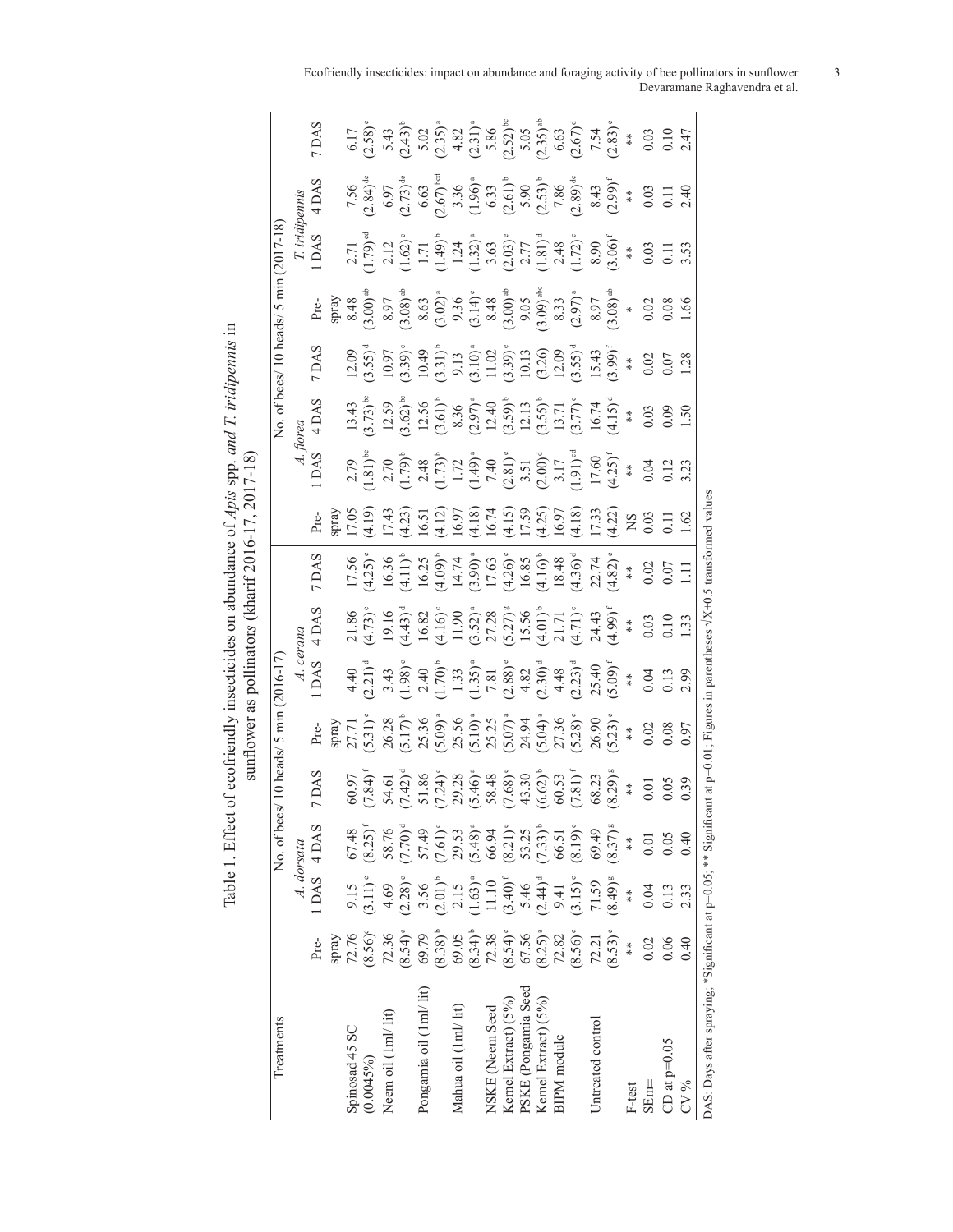

Fig. 1. Mean time spent by bee pollinators during pre-spray



Fig. 3. Mean time spent by bee pollinators four day after spray (4 DAS)

19.22, 29.32, and 27.56 sec (4 DAS) and 14.60, 19.83, 27.68 and 26.23 sec (7 DAS) for *A. dorsata, A. cerana, A. florea* and *T. iridipennis,* respectively. Mahua oil showed highest repellent activity to all the bee foragers. Whereas in NSKE and PSKE treatments the activity of bees commenced back to normal levels as the days progressed i.e.*,* 4 DAS and 7 DAS (Figs. 3, 4). There were no significant differences in mean time spent by bees in untreated control at pre-spray, 1 DAS, 4 DAS and 7 DAS w.r.t. all the four species of pollinators. 6

Similar findings were obtained by Anitha (2008), with maximum time being spent before treatments, and less time spent at one DAS, and foraging activity resumed back to normal as the day progressed. Basavaraj et al. (2016) and Jagadish et al, (2016) revealed that, BIPM module, spinosad and NSKE treatments have less effect on foraging activity. In BIPM, spinosad, and other botanicals except mahua oil by the 7<sup>th</sup> DAS, all the four bee pollinators resume their normal activity in sunflower. Thus, mahua oil showed significantly more repellent activity, with reduced foraging time and lowest number of bees. BIPM module and spinosad



Fig. 2. Mean time spent by bee pollinators one day after spray (1 DAS)



Fig. 4. Mean time spent by bee pollinators seven day after spray (7 DAS)

treatments were observed to be the best and safe to the bee pollinators.

#### **ACKNOWLEDGEMENTS**

The authors thank Dr. Shadakshari, Director of Research, UAS, Bengaluru for his encouragement, guidance and for providing field facility.

#### **REFERENCES**

- Adoyo F, Mukalama J B and Enyola M. 1997. Using Tithonia concoction for termite control in Busia district, Kenya. ILEIA Newsletter 13:24 - 25.
- Anitha C N. 2008. Evaluation of some new insecticide molecules and biopesticides on major Lepidopteran pests and their effect on honey bee pollinators in sunflower ecosystem. M.Sc. thesis, UAS, GKVK, Bangalore.
- Anonymous 2012. Package of practice of agricultural crops. University Agricultural Sciences Bengaluru. 357 p.
- Anonymous 2016. Directorate of economics and statistics, Department of agriculture. Government of India. http://eands.dacnet.nic.in.
- Basavaraj K, Mohan Naik, Jagadish K S, Pramod B S. 2016. Effect of eco-friendly insecticides on honey bee pollinators in sunflower ecosystem. Advances in Life Sciences 5(9).